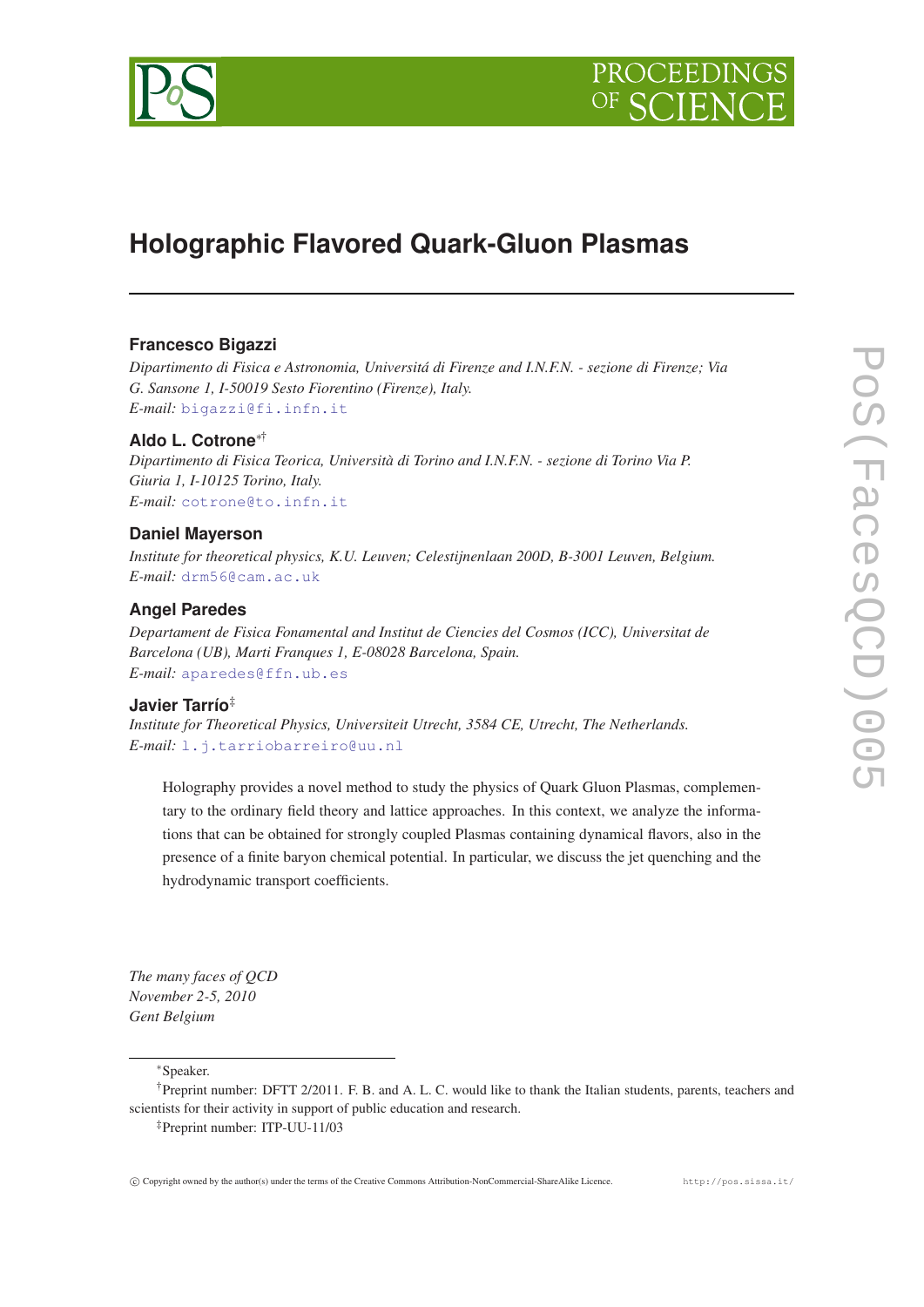#### 1. Introduction: the string/field theory correspondence

The AdS/CFT correspondence implements the holographic principle, realizing the idea that a quantum field theory in *d* dimensions is equivalent to a theory containing gravity in at least  $d+1$  dimensions. Thus, the latter is supposed to describe all the degrees of freedom, and the corresponding interactions, of the quantum field theory, at least in some regimes of parameters. The master example is the conjectured equivalence between 4*d*  $\mathcal{N} = 4$  SYM with gauge group  $SU(N_c)$  and Type IIB string theory on the  $AdS_5 \times S^5$  background [[1](#page-8-0)]. The main interest of this statement resides in the parameter regime of the field theory where the gravity approximation to string theory is reliable: the planar limit *N<sub>c*</sub>  $\gg$  1 at large 't Hooft coupling  $\lambda \sim g_{YM}^2 N_c \gg 1$ . That is, affordable computations in a classical theory of gravity completely determine the strong coupling regime of a quantum field theory.

The concrete realization of this correspondence requires that each ingredient in the field theory (FT) has to have a dual description in the gravity theory. This determines a dictionary between the two theories. Some of its main entries are the following:<sup>1</sup>

- For each operator  $\mathcal O$  in the FT there must be a dual gravity field  $\Phi$ .
- A vacuum in FT corresponds to a background gravity solution.
- The RG scale is dual to some radial variable *r* in the gravity background: an asymptotically Anti de Sitter manifold with a natural boundary at  $r \to \infty$ .
- Deconfined phases at finite temperature and charge density are realized by charged black holes.
- Transport coefficients, i.e. the response to external perturbations in FT, are derived by perturbing gravity fields.

The actual way to compute correlation functions in FT from gravity is encoded in the basic formula [[2](#page-8-0), [3](#page-8-0)]

$$
\langle e^{-\int \Phi_0 \mathcal{O}} \rangle_{FT} = e^{S_{gravity}(\Phi_0)}, \qquad (1.1)
$$

where  $\Phi_0 \equiv \lim_{r \to \infty} \Phi$  is the boundary value of the gravity field  $\Phi$  dual to the operator  $\mathscr{O}$ . Via the gravity equations of motions and selecting an appropriate behavior of  $\Phi$  in the interior, the value of  $\Phi$  is determined everywhere by  $\Phi_0$ . The left hand side of the formula above is the generating functional in FT of the correlations functions of the operator  $\mathcal O$ , so essentially solves the FT; the right hand side includes the gravity action on-shell on the solution of the equations of motion for Φ.

As an example of this formalism, let us consider the strongly coupled  $\mathcal{N} = 4$  SYM plasma at temperature *T*. The thermodynamically favored phase, corresponding to deconfined matter transforming in the adjoint representation, is described by a black hole in *AdS*. Let us also consider one particular operator: the *Txy* component of the energy-momentum tensor. Its dual gravity field turns out to be the  $g_{xy}$  component of the metric. Then, the two-point function

$$
\langle [T_{xy}(t,\vec{x}),T_{xy}(0,\vec{0})] \rangle \tag{1.2}
$$

<sup>&</sup>lt;sup>1</sup>We are quite cavalier with details.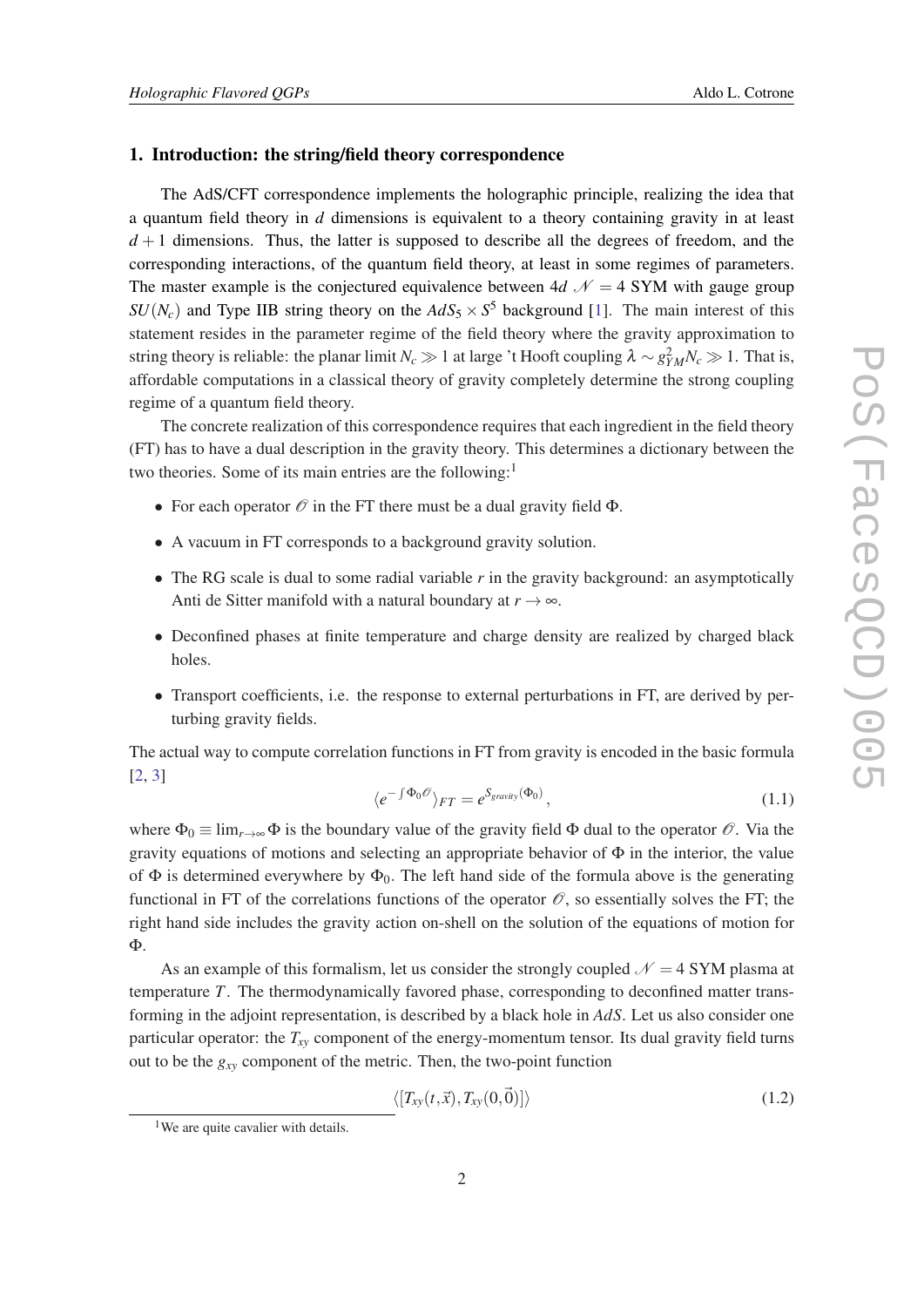<span id="page-2-0"></span>can be calculated from the on-shell supergravity action for the graviton *gxy*, determined by its equation of motion on the *AdS* black hole.

At long distances, late times as compared to  $1/T$ , the  $\mathcal{N} = 4$  SYM plasma admits as usual a hydrodynamic description, whose basic equation is simply the energy-momentum conservation

$$
\nabla_{\mu}T^{\mu\nu} = 0. \tag{1.3}
$$

Up to second order in the derivative expansion, the hydrodynamics energy-momentum tensor reads [[4](#page-8-0), [5](#page-8-0)]

$$
T^{\mu\nu} = \varepsilon u^{\mu} u^{\nu} + p \Delta^{\mu\nu} + \pi^{\mu\nu} + \Delta^{\mu\nu} \Pi, \qquad (1.4)
$$

where  $\varepsilon$  is the energy density,  $u^{\mu}$  the velocity field,  $p(\varepsilon)$  the pressure,  $\Delta^{\mu\nu} = h^{\mu\nu} + u^{\mu}u^{\nu}$  with  $h^{\mu\nu}$ the 4*d* metric and

$$
\pi^{\mu\nu} = -\eta \sigma^{\mu\nu} + \eta \tau_{\pi} \Big[ \langle D\sigma^{\mu\nu} \rangle + \frac{\nabla \cdot u}{3} \sigma^{\mu\nu} \Big] + \kappa \Big[ R^{<\mu\nu>} - 2u_{\alpha} u_{\beta} R^{\alpha <\mu\nu > \beta} \Big] \n+ \lambda_1 \sigma_{\lambda}^{<\mu} \sigma^{\nu > \lambda} + \lambda_2 \sigma_{\lambda}^{<\mu} \Omega^{\nu > \lambda} + \lambda_3 \Omega_{\lambda}^{<\mu} \Omega^{\nu > \lambda} + \kappa^* 2u_{\alpha} u_{\beta} R^{\alpha <\mu\nu > \beta} \n+ \eta \tau_{\pi}^* \frac{\nabla \cdot u}{3} \sigma^{\mu\nu} + \lambda_4 \nabla^{<\mu} \log s \nabla^{\nu>} \log s ,
$$
\n(1.5)

$$
\Pi = -\zeta(\nabla \cdot u) + \zeta \tau_{\Pi} D(\nabla \cdot u) + \xi_1 \sigma^{\mu \nu} \sigma_{\mu \nu} + \xi_2 (\nabla \cdot u)^2 + \xi_3 \Omega^{\mu \nu} \Omega_{\mu \nu} \n+ \xi_4 \nabla_{\mu}^{\perp} \log s \nabla_{\perp}^{\mu} \log s + \xi_5 R + \xi_6 u^{\alpha} u^{\beta} R_{\alpha \beta}.
$$
\n(1.6)

For the precise definition of the structures in these expressions we refer to [[5](#page-8-0)]. In principle, the transport coefficients of the structures above are determined by the microscopic theory. The most important transport coefficients are the shear and bulk viscosities  $\eta$ ,  $\zeta$  and the two relaxation times  $\tau_{\pi}$ ,  $\tau_{\Pi}$ , which have possible implications for the elliptic flow measured at RHIC and LHC.

For a general strongly coupled theory, the theoretical determination of the transport coefficients is a daunting task. In the case at hand, on the contrary, they can be extracted with a reasonable amount of work from gravity. The shear viscosity, for example, can be derived in FT via the Kubo formula

$$
\eta = \lim_{\omega \to 0} \frac{1}{2\omega} \int dt \, d\vec{x} \, e^{i\omega t} \, \langle [T_{xy}(t, \vec{x}), T_{xy}(0, \vec{0})] \rangle \, . \tag{1.7}
$$

The gravity calculation for the *gxy* component of the metric determines the correlator and finally the value of the shear viscosity over entropy density [\[6\]](#page-8-0)

$$
\frac{\eta}{s} = \frac{1}{4\pi}.\tag{1.8}
$$

It is by now well known that this result for  $N = 4$  SYM in the planar limit is surprisingly compatible with the experimental results at RHIC and LHC, even though experimental errors remain large. Other methods of obtaining this quantity, such as perturbative QCD or lattice, give higher values, hardly compatible with experiments.

The result above shows both the relative simplicity of holographic methods and their possible relevance for a deeper understanding of experimental settings, whenever there are no reliable direct theoretical calculations available in QCD. An extensive review of the applications of the gauge/gravity duality to the physics of heavy ion collisions has appeared in [\[7\]](#page-8-0).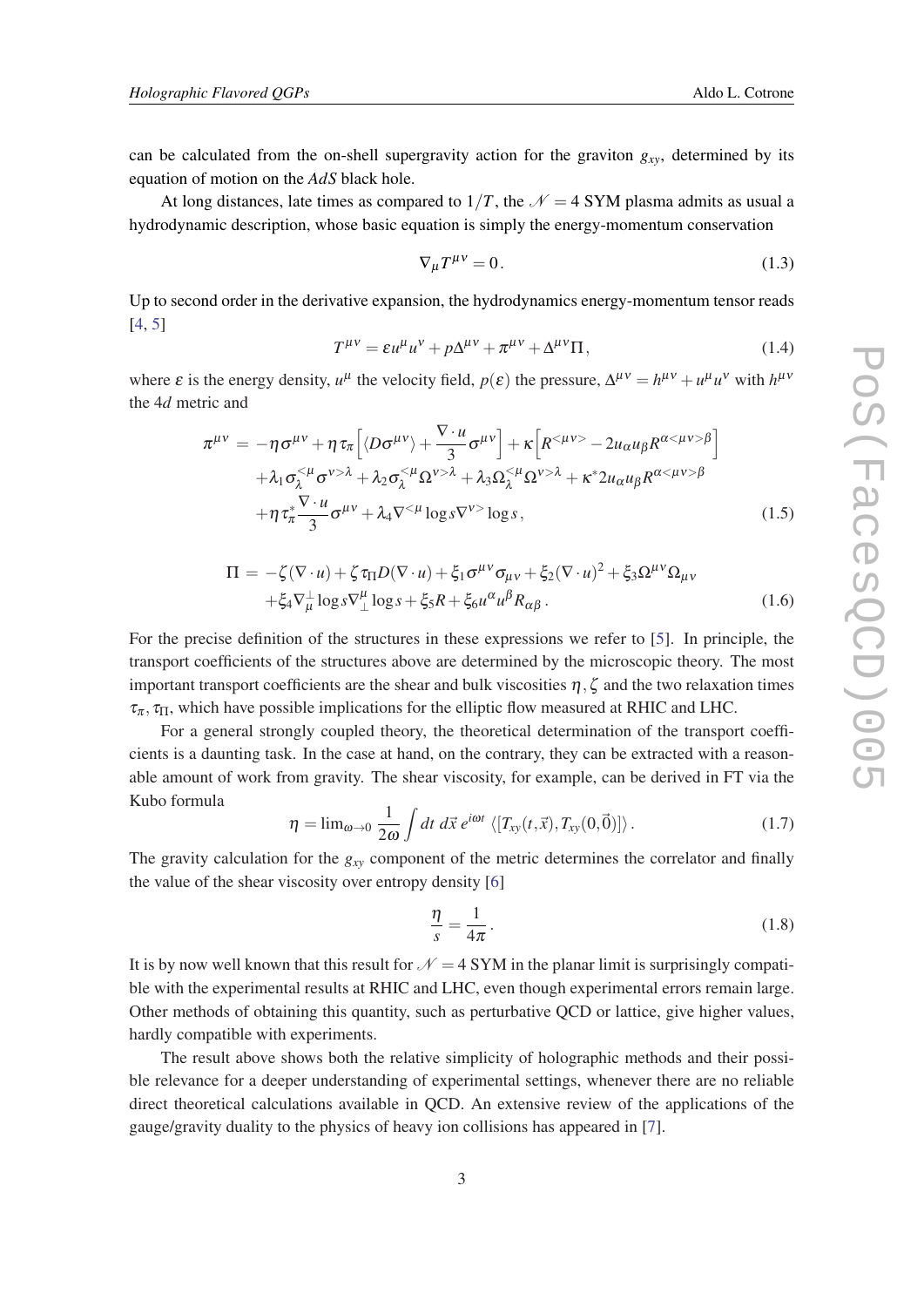#### 2. D3-D7 Quark-Gluon Plasmas

In the heavy ion scattering experiments at RHIC and LHC a Quark-Gluon Plasma is produced. This is a thermalized system at finite (small) baryon chemical potential where the quarks and gluons are deconfined. >From a theoretical point of view the investigation of the QGP is quite challenging. In fact, the analysis of the experiments indicates that it is in a strong coupling regime, rendering perturbative QCD not entirely suitable for the purpose. Lattice methods are clearly one of the best instruments for this investigation, but they cannot be exhaustive. Apart from the sign problem for chemical potential, which can be overcome in some way for small values, the main difficulty of the lattice approach is that it is not very suitable for real time physics (transport coefficients, probe physics), which plays an essential role in the experimental systems.

In this context, the holographic approach can furnish novel insight in the problem. It is automatically a strong coupling approach and, as we have seen above, it allows to access with ease real time phenomena. Moreover, as we will review, it allows for the investigation of theories with dynamical flavors at finite chemical potential. The obvious price we have to pay in this approach is that we are investigating a theory, in the planar limit and very large 't Hooft coupling, which is not QCD, but one of its relatives.

In this note, we are interested in reviewing the inclusion of dynamical flavors in the holographic approach to the physics of the  $\mathcal{N} = 4$  *SU*(*N<sub>c</sub>*) SYM plasma. Flavors are studied by introducing *N<sup>f</sup>* explicit D7-branes in the *AdS* black hole background. In the strict 't Hooft limit  $(N_c \rightarrow \infty$  with  $N_f$  fixed), the branes can be treated in the probe approximation, where their backreaction on the background is ignored and therefore the flavors are quenched [[8](#page-8-0)]. This approach allows to study a number of physical problems, but it misses part of the physics of the RHIC and LHC QGPs, where a significant fraction of degrees of freedoms are dynamical fundamental quarks.

The problem with going beyond the quenched approximation is that calculating the backreaction of the flavor branes is usually a very difficult task, involving the solution of systems of partial differential equations. In order to overcome this difficulty, in [\[9,](#page-8-0) [10\]](#page-8-0) a method was introduced,<sup>2</sup> termed "smearing technique", which takes advantage of the parameter regime under consideration. Since we are in the planar limit  $N_c \gg 1$ , the probe approximation breaks down when we introduce many flavor branes,  $N_f \gg 1$ . Thus, these many branes can be homogeneously distributed in their transverse space, recovering (part of) the original symmetry of the solution and typically reducing the system to a set of ordinary differential equations. The main effect in the dual field theory is that the considered flavor group is Abelian.

Employing this technique, the backreacted background corresponding to massless flavors can be derived in the form

$$
ds_{10}^2 = h^{-1/2}[-b dt^2 + dx^i dx_i] + h^{1/2}[b S^8 F^2 d \sigma^2 + S^2 ds_{KE}^2 + F^2 (d \tau + A_{KE})^2],\tag{2.1}
$$

where "*KE*" indicates a Kähler-Einstein manifold, which in the  $\mathcal{N} = 4$  case is  $CP_2$ , and  $A_{KE}$  is the connection one-form whose curvature is related to the Kähler form of the *KE* base:  $dA_{KE}$  =  $2J_{KF}$ . Using the invariance under diffeomorphisms we have chosen a radial coordinate  $\sigma$  which is convenient to write the equations of motion of the system. The solution with zero charge has been

<sup>&</sup>lt;sup>2</sup>For a review of this approach, see [[11\]](#page-8-0).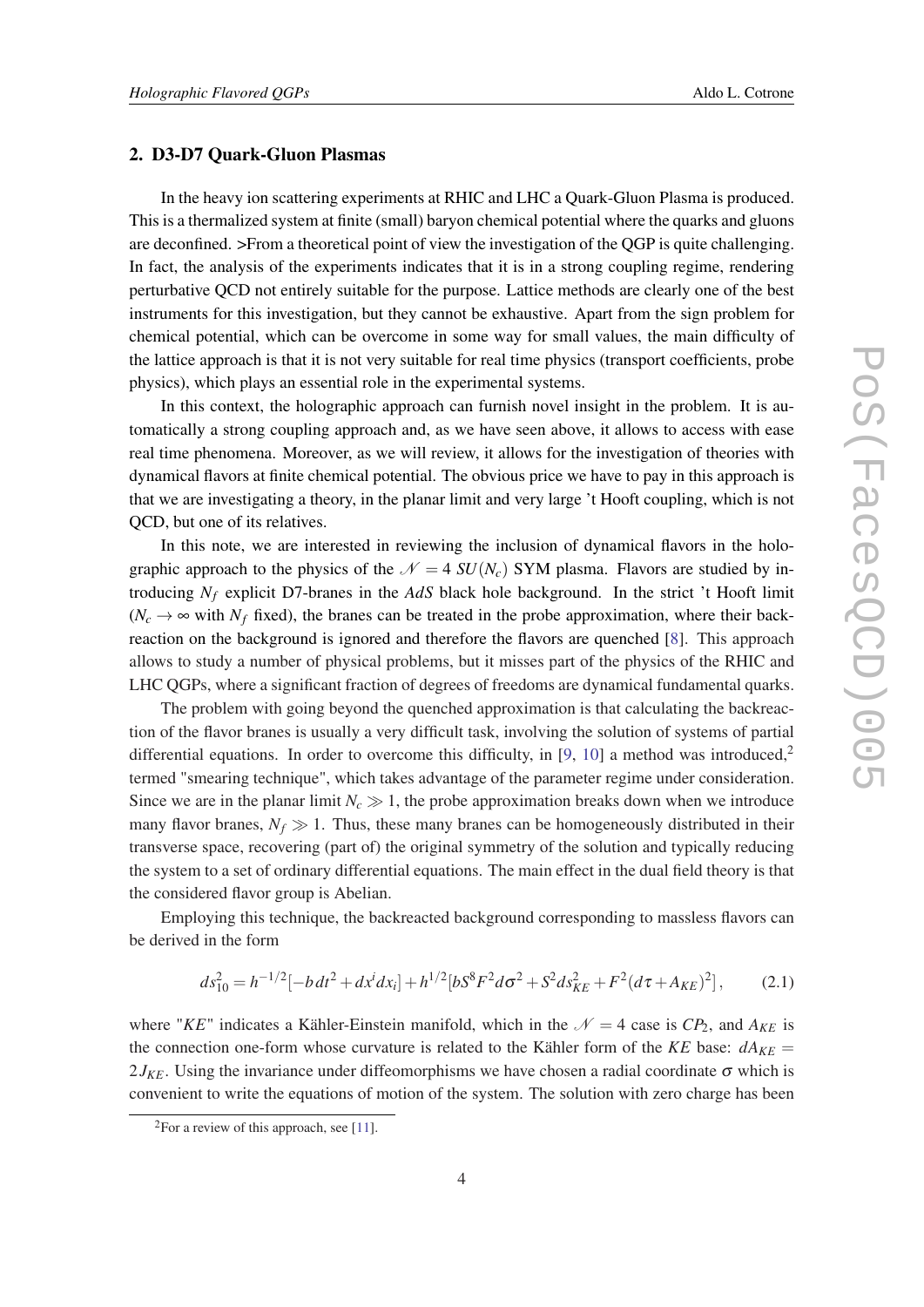,

derived in  $[12]$  $[12]$ , while its generalization at finite charge appears in  $[13]$  $[13]$ .<sup>3</sup> It can be expressed by means of two parameters

$$
\varepsilon_h \sim \lambda_h \frac{N_f}{N_c}, \qquad \hat{\delta} \sim \frac{1}{\sqrt{\lambda_h}} \frac{\mu}{T} \left( 1 - \frac{5}{24} \varepsilon_h \right), \qquad (2.2)
$$

where  $\mu$  is the quark chemical potential and the subindex  $\lambda$  means that the coupling is evaluated at the temperature of the plasma. Up to order  $\varepsilon_h^2$ ,  $\hat{\delta}^2$  the perturbative solution can be derived in analytic form and expressed in a new<sup>4</sup> radial variable *r* such that  $h = R^4/r^4$ , *R* being the radius of the undeformed *AdS* space

$$
b(r) = 1 - \frac{r_h^4}{r^4} - \frac{\varepsilon_h \hat{\delta}^2}{2} \left( \left( 2 - \frac{r_h^4}{r^4} \right) \left( \frac{r_h^2}{r^2} - \log \left[ 1 + \frac{r_h^2}{r^2} \right] \right) - \frac{r_h^4}{r^4} (1 - \log 2) \right) + \frac{\varepsilon_h^2 \hat{\delta}^2}{12} \left( 17 \frac{r_h^2}{r^2} - \frac{29}{2} \frac{r_h^4}{r^4} - \frac{5}{2} \frac{r_h^6}{r^6} - \frac{17}{2} \left( 2 - \frac{r_h^4}{r^4} \right) \log \left[ 1 + \frac{r_h^2}{r^2} \right] + \frac{17}{2} \frac{r_h^4}{r^4} \log 2 \right),
$$
  

$$
S(r) = r \left[ 1 + \frac{\varepsilon_h}{24} + \varepsilon_h^2 \left( \frac{9}{1152} - \frac{1}{24} \log \frac{r_h}{r} \right) + \frac{\varepsilon_h \hat{\delta}^2}{40} \left( 3 - 2 \frac{r^2}{r_h^2} - 3 \left( 1 - 2 \frac{r^4}{r_h^4} \right) \log \left[ 1 + \frac{r_h^2}{r^2} \right] - \frac{1}{2} G(r) \right) + \frac{\varepsilon_h^2 \hat{\delta}^2}{320} \left( -33 + 22 \frac{r_h^2}{r^2} + 33 \left( 1 - 2 \frac{r^4}{r_h^4} \right) \log \left[ 1 + \frac{r_h^2}{r^2} \right] + \frac{11}{2} G(r) \right) \right],
$$
  

$$
F(r) = r \left[ 1 - \frac{\varepsilon_h}{24} + \varepsilon_h^2 \left( \frac{17}{1152} + \frac{1}{24} \log \frac{r_h}{r} \right) + \frac{\varepsilon_h \hat{\delta}^2}{40} \left( 3 - 22 \frac{r^2}{r_h^2} + 5 \frac{r_h^2}{r^2} - 3 \left( 1 - 2 \frac{r^4}{r_h^4} \right) \log \left[ 1 + \frac{r_h^2}{r
$$

where  $\Phi$  is the dilaton,  $G(r) = 2\pi \frac{r_h^6}{r^6} {}_2F_1\left(\frac{3}{2}\right)$  $\frac{3}{2}, \frac{3}{2}$  $\frac{3}{2}$ , 1, 1 –  $\frac{r_h^4}{r^4}$  is an hypergeometric function and *Li*<sub>2</sub>(*u*) ≡  $\sum_{n=1}^{\infty} \frac{u^n}{n^2}$  $\frac{u^n}{n^2}$  is a polylogarithmic function. The parameter  $r_h$  marks the (perturbative) position of the horizon defined by  $b(r_h) = 0 + \mathcal{O}(\varepsilon_h^3, \hat{\delta}^4)$ . In addition to the metric and the dilaton there are nontrivial differential forms and a *U*(1) field turned on in the worldvolume of the D7-branes, dual to the chemical potential. We refer to [[13\]](#page-8-0) for details.

The regime of validity of this solution is limited to the usual range  $N_c \gg 1$ ,  $\lambda_h \gg 1$  and, as we have seen,  $N_f \gg 1$ ; moreover, since the theory has a Landau pole in the UV, in order to decouple

 $3$ The zero temperature solution for massless flavors appeared in [\[14](#page-8-0)], the ones for massive flavors in [\[15](#page-8-0), [16,](#page-8-0) [12](#page-8-0)].

<sup>&</sup>lt;sup>4</sup>For the explicit form of the equations satisfied by the fields in the ansatz in the variable  $\sigma$ , we refer to the original paper [\[13](#page-8-0)].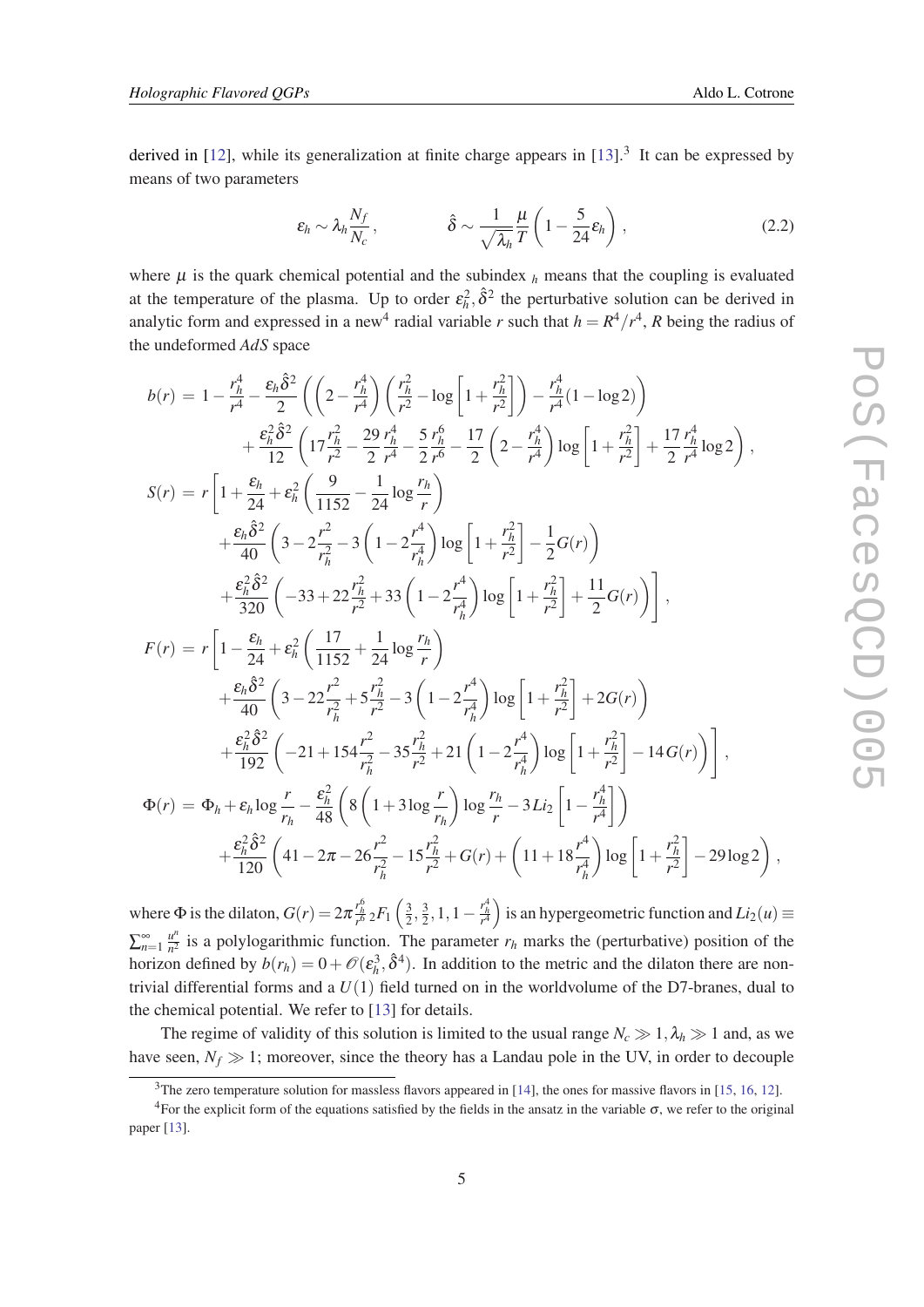<span id="page-5-0"></span>the IR physics from the UV we must require  $\varepsilon_h \ll 1$ ; finally, in order to have an analytic solution we required  $\hat{\delta} \ll 1$ , an assumption that in principle can be relaxed.

#### 3. Results

The solution described in the previous section allows us to study a number of effects of dynamical flavors at finite baryon charge in a strongly coupled theory in a completely controllable setting. As a first topic, let us exhibit the thermodynamic quantities (entropy density *s*, energy density ε, grand potential  $\omega$ , specific heat  $c<sub>v</sub>$ ) in the grand canonical ensemble

$$
s = \frac{1}{2}\pi^2 N_c^2 T^3 \left[ 1 + \frac{1}{2}\varepsilon_h (1 + \hat{\delta}^2) + \frac{7}{24}\varepsilon_h^2 (1 + \hat{\delta}^2) \right],
$$
 (3.1)

$$
\varepsilon = \frac{3}{8}\pi^2 N_c^2 T^4 \left[ 1 + \frac{1}{2}\varepsilon_h (1 + 2\hat{\delta}^2) + \frac{1}{3}\varepsilon_h^2 (1 + \frac{7}{4}\hat{\delta}^2) \right],
$$
 (3.2)

$$
\omega = -p = -\frac{1}{8}\pi^2 N_c^2 T^4 \left[ 1 + \frac{1}{2}\varepsilon_h (1 + 2\hat{\delta}^2) + \frac{1}{6}\varepsilon_h^2 (1 + \frac{7}{2}\hat{\delta}^2) \right],
$$
(3.3)

$$
c_{v} = \frac{3}{2}\pi^{2}N_{c}^{2}T^{3}\left[1 + \frac{1}{2}\varepsilon_{h}\left(1 + \hat{\delta}^{2}\right) + \frac{1}{24}\varepsilon_{h}^{2}\left(11 + 7\hat{\delta}^{2}\right)\right].
$$

Note that in order for the standard thermodynamic relations to hold it is essential that the following dependence is actually realized:  $\frac{d\varepsilon_h}{dT} = \frac{\varepsilon_h^2}{T} + O(\varepsilon_h^3), \left(\frac{d\hat{\delta}}{dT}\right)_\mu = -\frac{\hat{\delta}}{T} \left(1 + \frac{\varepsilon_h}{2} + O(\varepsilon_h^2)\right).$ 

The breaking of conformality due to fundamental matter is a second order effect in  $\varepsilon_h$  and is not affected by the finite charge density

$$
\varepsilon - 3p = \frac{1}{16} \pi^2 N_c^2 T^4 \varepsilon_h^2, \qquad (3.4)
$$

$$
c_s^2 = \frac{1}{3} \left[ 1 - \frac{1}{6} \varepsilon_h^2 \right],\tag{3.5}
$$

where  $c_s$  is the speed of sound.

Another example of the interest of such kind of solution is provided by the study of energy loss of a probe parton in the plasma. It is known that in the experimental setting the energy loss is huge and it is very interesting to characterize such process from a theoretical point of view. We will concentrate on one coefficient, the "jet quenching parameter"  $\hat{q}$  which accounts for such a characterization. It is defined as the transverse momentum squared transferred by the plasma to the parton per mean free path. In string theory there is a very simple way of calculating such quantity by means of a partially light-like Wilson loop [\[17\]](#page-8-0). In the case at hand the outcome of this calculation is (neglecting  $O(\varepsilon_h^2)$  terms) [\[12,](#page-8-0) [13](#page-8-0)]

$$
\hat{q} = \frac{\pi^{3/2} \Gamma(\frac{3}{4})}{\Gamma(\frac{5}{4})} \sqrt{\lambda_h} T^3 \left[ 1 + \frac{2 + \pi}{8} \varepsilon_h (1 + 0.8675 \,\hat{\delta}^2) \right]. \tag{3.6}
$$

The naive interpretation of this formula is that both uncharged flavors and a finite charge enhance the jet quenching, i.e. the energy loss of the parton.<sup>5</sup> Although being a priori completely unjustified,

<sup>&</sup>lt;sup>5</sup>In the uncharged case, this result was already obtained in [[18\]](#page-9-0) from non-critical string models, which on the other hand suffer from uncontrolled approximations and so are not quantitatively fully reliable.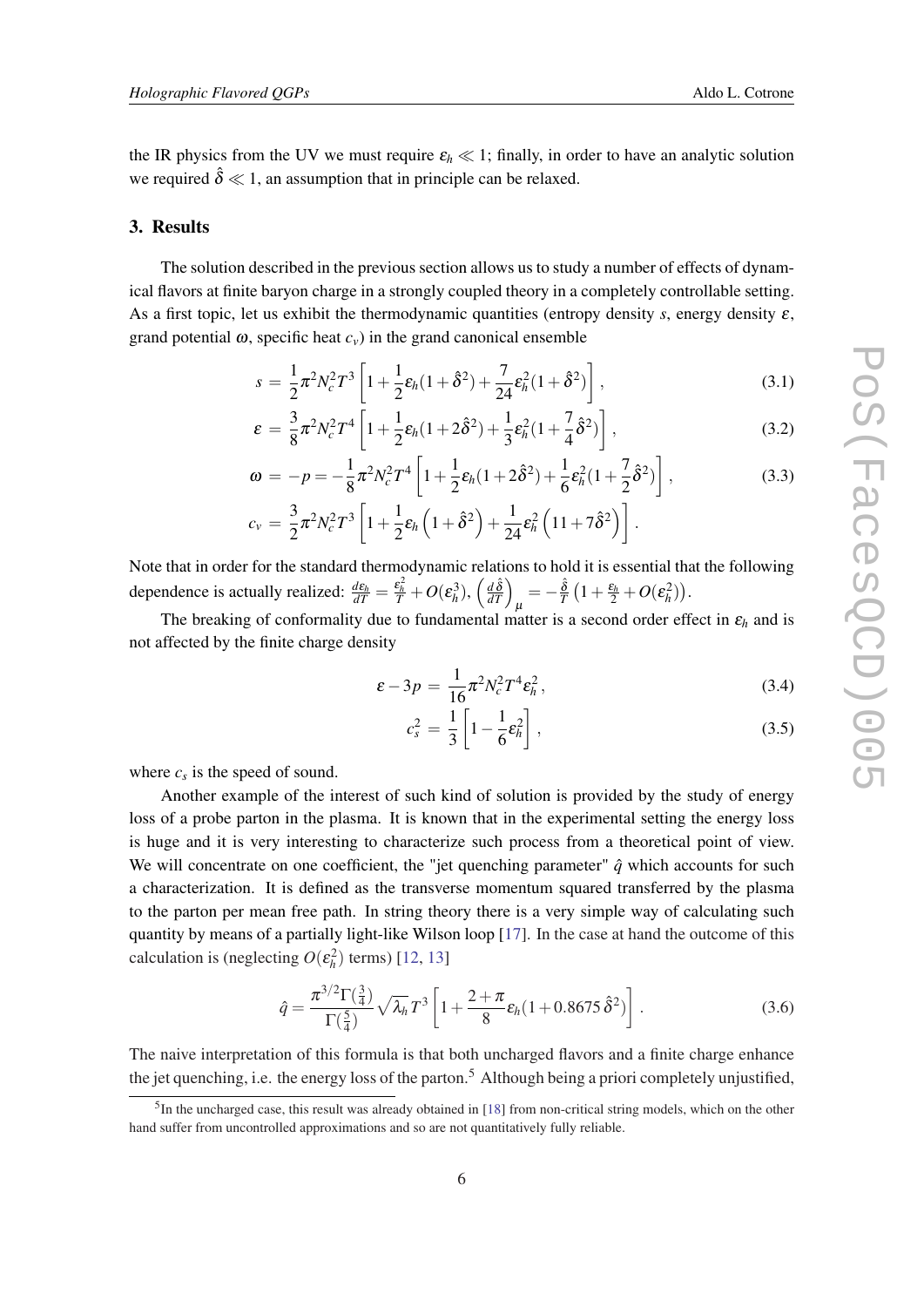one can plug in the formula above quantities reasonable for the RHIC experiment, such as  $N_c$  = *N*<sup>*f*</sup> = 3, *T* = 300 MeV,  $λ$ <sup>*h*</sup> = 6π,  $μ$  = 10 MeV, obtaining  $\hat{q}$  ~ 5.3 (*GeV*)<sup>2</sup>/*fm* [[12](#page-8-0)], as opposed to *q*<sup></sup> ∼ 4.5 (*GeV*)<sup>2</sup>/*fm* for the unflavored theory [[17\]](#page-8-0). The most common values reported for RHIC are  $\hat{q} \sim 5-15 \ (GeV)^2/fm$ , so the naive extrapolation of the formula ([3.6](#page-5-0)) is surprisingly close to the real values. This fact could be a total accident, or else a signal that the energy loss process at strong coupling is quite insensitive to the details of the theory under consideration, as it happens for the shear viscosity over entropy density value.

The above statement of the enhancement of the jet quenching due to flavors and charge density is definitively too naive, since it involves the comparison of two theories with different numbers of degrees of freedom. Adding fundamental flavors and charge enhances the entropy density, so the enhancement of the parton energy loss could be a trivial consequence of this fact. In order to disentangle the two effects, one can compare the unflavored and flavored theories keeping fixed the number of degrees of freedom, i.e. either the entropy or the energy density. This can be achieved by adjusting the temperature *T*, obtaining the result that flavors do enhance the jet quenching but the charge density reduces this enhancement. Or, one can fix the number of degrees of freedom by varying  $N_c$  (at fixed *T*). In the latter case, while again the flavors enhance the jet quenching, the effect of the finite charge is to increase the enhancement.

All in all, the solid conclusion that can be extracted from the result above is that dynamical flavors enhance the jet quenching; note that this is probably the only reliable computation of the effects of dynamical flavors at strong coupling on the energy loss of partons in a plasma. Considering that flavor effects are often discarded as subleading in phenomenological estimates [\[19](#page-9-0)], the result should give an important indication that the latter approximation is probably not justified.

## 4. On hydrodynamics of holographic plasmas

There are solid lattice indications that the QCD plasma is both nearly conformal and strongly coupled in the temperature window relevant for the present experiments  $1.5T_c \leq T \leq 4T_c$ . Probably the simplest way of modeling this situation holographically is by an *AdS* background deformed by a scalar dual to a marginally relevant operator. The latter theory behaves effectively, at leading order in the deformation, as a so-called Chamblin-Reall model. For these theories, all the hydrodynamic transport coefficients up to second order can be extracted from the results in [[20\]](#page-9-0). Thus, one can give an estimate of the (initial behavior of) transport coefficients, up to second order, for RHIC and LHC  $[21, 22]$  $[21, 22]$  $[21, 22]$  $[21, 22]$ . With the definition<sup>6</sup>

$$
\delta \equiv 1 - 3c_s^2,\tag{4.1}
$$

where  $c_s$  is the speed of sound, and referring to the hydrodynamic stress-energy tensor in  $(1.4)$  $(1.4)$ , the transport coefficients are given in Table  $1<sup>7</sup>$  Considering the difficulty of dealing with such coefficients in QCD, this information could be useful in numerical simulations of the hydrodynamic evolution of the QGP. In particular, the behavior with the temperature and the speed of sound of the shear and bulk relaxation times  $\tau_{\pi}$ ,  $\tau_{\Pi}$  is both potentially relevant and unexpected.

<sup>&</sup>lt;sup>6</sup>Note that  $\delta$  and  $\hat{\delta}$  are completely unrelated terms.

<sup>&</sup>lt;sup>7</sup>The uncharged flavored  $\mathcal{N} = 4$  SYM plasma has these same coefficients with  $\delta = \varepsilon_h^2/6$ . Unfortunately, the Chamblin-Reall model is not able to describe the charged case due to the presence of extra fields in the gravitational setup.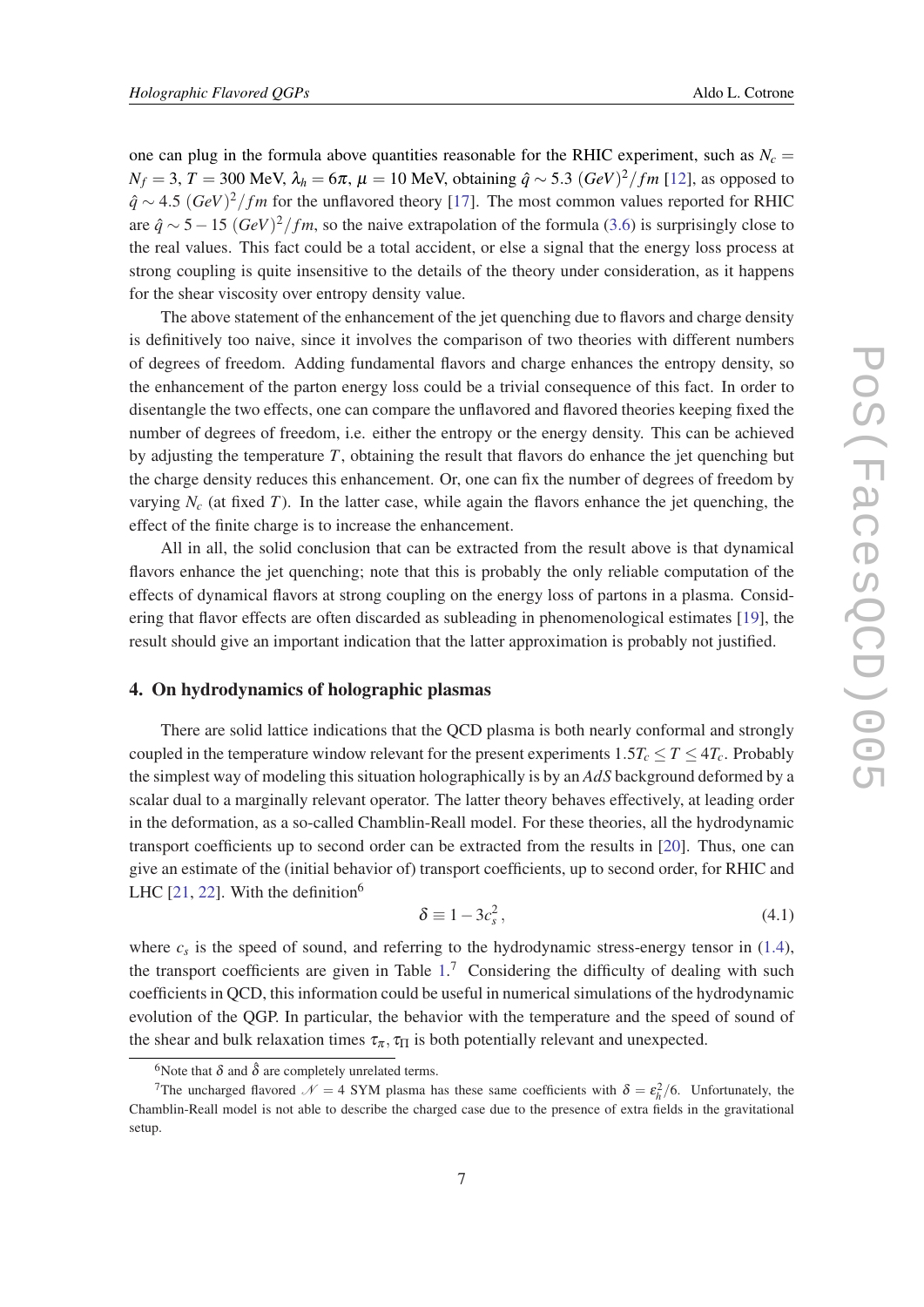<span id="page-7-0"></span>

| $\frac{\eta}{s}$   | $\frac{1}{4\pi}$                 |                     | $T\tau_{\pi}$ $\left \frac{2-\log 2}{2\pi}+\frac{3(16-\pi^2)}{64\pi}\delta\right $                                                                                                                                  |                        | $\frac{T\kappa}{s}$ $\frac{1}{4\pi^2} \left(1 - \frac{3}{4}\delta\right)$ |
|--------------------|----------------------------------|---------------------|---------------------------------------------------------------------------------------------------------------------------------------------------------------------------------------------------------------------|------------------------|---------------------------------------------------------------------------|
|                    |                                  |                     | $\frac{T\lambda_1}{s}\left[\frac{1}{8\pi^2}\left(1+\frac{3}{4}\delta\right)\right]\left[\frac{T\lambda_2}{s}\right] - \frac{1}{4\pi^2}\left(\log 2+\frac{3\pi^2}{32}\delta\right)\left[\frac{T\lambda_3}{s}\right]$ |                        | $\overline{0}$                                                            |
| $\frac{Tx^*}{s}$   | $-\frac{3}{8\pi^2}\delta$        | $T\tau_{\pi}^*$     | $-\frac{2-\log 2}{2\pi}\delta$                                                                                                                                                                                      | $\frac{T\lambda_4}{s}$ | $\overline{0}$                                                            |
| $rac{\zeta}{\eta}$ | $rac{2}{3}\delta$                | $T\,\tau_{\Pi}$     | $\frac{2-\log 2}{2\pi}$                                                                                                                                                                                             | $\frac{T\xi_1}{s}$     | $\frac{1}{24\pi^2}\delta$                                                 |
| $\frac{T\xi_2}{s}$ | $\frac{2-\log 2}{36\pi^2}\delta$ | $\frac{T\xi_3}{s}$  | $\overline{0}$                                                                                                                                                                                                      | $\frac{T\xi_4}{s}$     | $\overline{0}$                                                            |
| $\frac{T\xi_5}{s}$ | $\frac{1}{12\pi^2}\delta$        | $\frac{T \xi_6}{s}$ | $\frac{1}{4\pi^2}\delta$                                                                                                                                                                                            |                        |                                                                           |

Table 1: The transport coefficients at leading order in the conformality deformation parameter  $\delta \equiv 1-3c_s^2$ .

## 5. Future directions

The technique employed above in order to study the dynamics of fundamental flavors is suitable for a number of possible interesting applications in the near future. Clearly, a first route would be to extend the analysis above beyond the small  $\hat{\delta}$  regime, exploring the large chemical potential region of the phase diagram which could correspond to extremality of the dual black hole. Moreover, considering the results above, a deeper investigation of the probe parton physics would be quite important, considering also the experimental possibilities of the LHC experiment. It would be also interesting to explore the optical properties of the system along the lines of [[23,](#page-9-0) [24](#page-9-0)]. Finally, it would be worth exploring the condensed matter applications of this formalism in the context of the holographic duality.

#### Acknowledgments

We thank Javier Mas for his suggestions on this note. The research leading to the results in this paper has has received funding from the European Community Seventh Framework Programme (FP7/2007-2013 under grant agreements n. 253534 and 253937), the Netherlands Organization for Scientific Research (NWO) under the FOM Foundation research program, the grants FPA2007-66665C02-02 and DURSI 2009 SGR 168, and the CPAN CSD2007-00042 project of the Consolider-Ingenio 2010 program.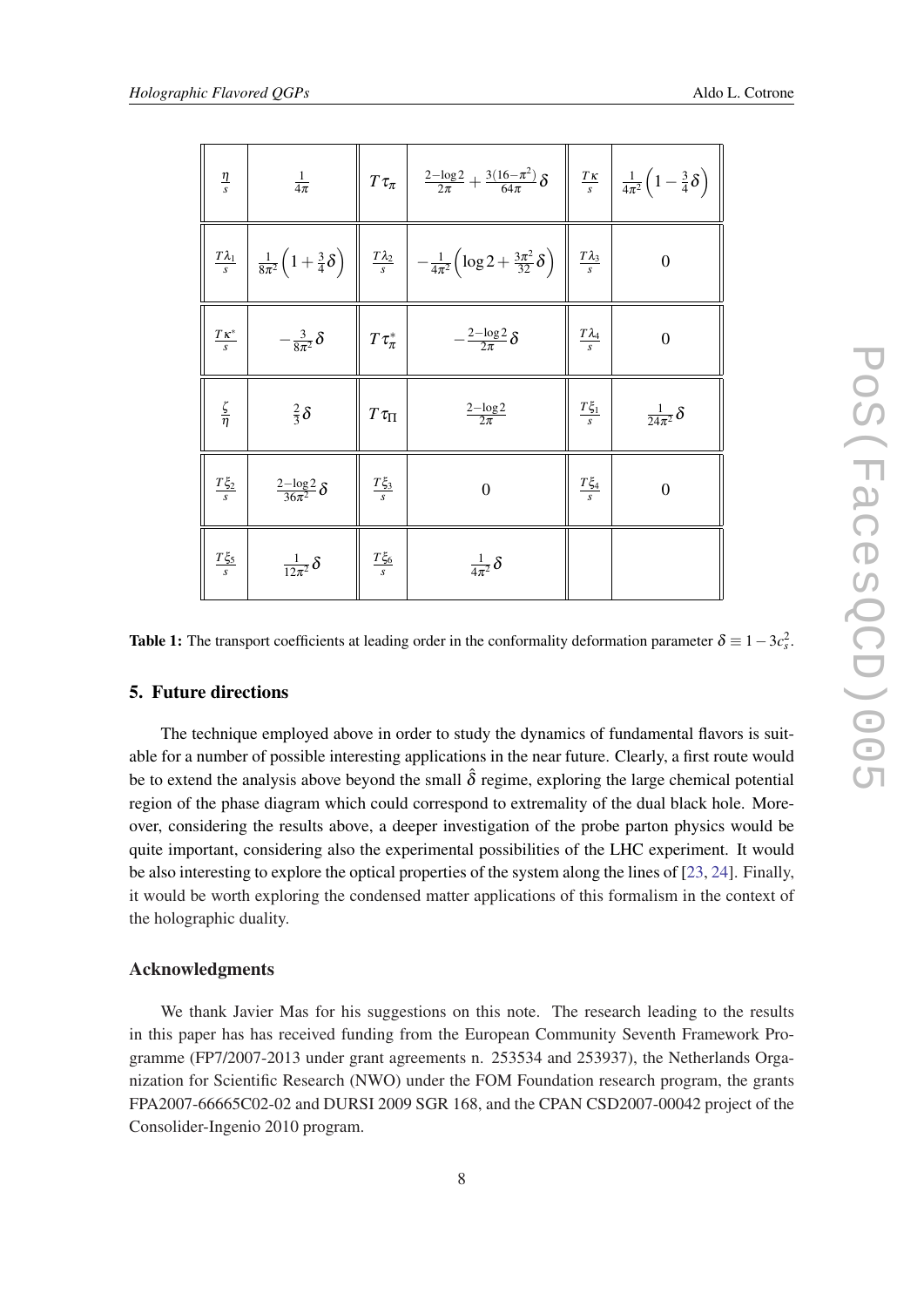#### <span id="page-8-0"></span>References

- [1] J. M. Maldacena, *The large N limit of superconformal field theories and supergravity, Adv. Theor. Math. Phys.* 2, 231 (1998) [*Int. J. Theor. Phys.* 38, 1113 (1999)] [arXiv:hep-th/9711200].
- [2] S. S. Gubser, I. R. Klebanov and A. M. Polyakov, *Gauge theory correlators from non-critical string theory, Phys. Lett. B* 428, 105 (1998) [arXiv:hep-th/9802109].
- [3] E. Witten, *Anti-de Sitter space and holography, Adv. Theor. Math. Phys.* 2, 253 (1998) [arXiv:hep-th/9802150].
- [4] R. Baier, P. Romatschke, D. T. Son, A. O. Starinets and M. A. Stephanov, *Relativistic viscous hydrodynamics, conformal invariance, and holography, JHEP* 0804, 100 (2008) [arXiv:0712.2451 [hep-th]]. S. Bhattacharyya, V. E. Hubeny, S. Minwalla and M. Rangamani, *Nonlinear Fluid Dynamics from Gravity, JHEP* 0802, 045 (2008) [arXiv:0712.2456 [hep-th]]. M. Natsuume and T. Okamura, *Causal hydrodynamics of gauge theory plasmas from AdS/CFT duality, Phys. Rev. D* 77, 066014 (2008) [Erratum-ibid. D 78, 089902 (2008)] [arXiv:0712.2916 [hep-th]].
- [5] P. Romatschke, *Relativistic Viscous Fluid Dynamics and Non-Equilibrium Entropy, Class. Quant. Grav.* 27, 025006 (2010) [arXiv:0906.4787 [hep-th]].
- [6] G. Policastro, D. T. Son and A. O. Starinets, *The shear viscosity of strongly coupled N = 4 supersymmetric Yang-Mills plasma, Phys. Rev. Lett.* 87, 081601 (2001) [arXiv:hep-th/0104066].
- [7] J. Casalderrey-Solana, H. Liu, D. Mateos, K. Rajagopal and U. A. Wiedemann, *Gauge/String Duality, Hot QCD and Heavy Ion Collisions,* arXiv:1101.0618 [hep-th].
- [8] A. Karch and E. Katz, *Adding flavor to AdS/CFT, JHEP* 0206, 043 (2002) [arXiv:hep-th/0205236].
- [9] F. Bigazzi, R. Casero, A. L. Cotrone, E. Kiritsis and A. Paredes, *Non-critical holography and four-dimensional CFT's with fundamentals, JHEP* 0510, 012 (2005) [hep-th/0505140].
- [10] R. Casero, C. Nunez and A. Paredes, *Towards the string dual of N = 1 SQCD-like theories, Phys. Rev. D* 73, 086005 (2006) [arXiv:hep-th/0602027].
- [11] C. Nunez, A. Paredes and A. V. Ramallo, *Unquenched flavor in the gauge/gravity correspondence, Adv. High Energy Phys.* 2010, 196714 (2010) [arXiv:1002.1088 [hep-th]].
- [12] F. Bigazzi, A. L. Cotrone, J. Mas, A. Paredes, A. V. Ramallo and J. Tarrio, *D3-D7 Quark-Gluon Plasmas, JHEP* 0911, 117 (2009) [arXiv:0909.2865 [hep-th]].
- [13] F. Bigazzi, A. L. Cotrone, J. Mas, D. Mayerson and J. Tarrio, *D3-D7 Quark-Gluon Plasmas at Finite Baryon Density,* arXiv:1101.3560 [hep-th].
- [14] F. Benini, F. Canoura, S. Cremonesi, C. Nunez and A. V. Ramallo, *Unquenched flavors in the Klebanov-Witten model, JHEP* 0702, 090 (2007) [arXiv:hep-th/0612118].
- [15] F. Bigazzi, A. L. Cotrone and A. Paredes, *Klebanov-Witten theory with massive dynamical flavors, JHEP* 0809, 048 (2008) [arXiv:0807.0298 [hep-th]].
- [16] F. Bigazzi, A. L. Cotrone, A. Paredes and A. V. Ramallo, *Non chiral dynamical flavors and screening on the conifold, Fortsch. Phys.* 57, 514 (2009) [arXiv:0810.5220 [hep-th]].
- [17] H. Liu, K. Rajagopal and U. A. Wiedemann, *Calculating the jet quenching parameter from AdS/CFT, Phys. Rev. Lett.* 97, 182301 (2006) [arXiv:hep-ph/0605178]. F. D'Eramo, H. Liu and K. Rajagopal, *Transverse Momentum Broadening and the Jet Quenching Parameter, Redux,* arXiv:1006.1367 [hep-ph].